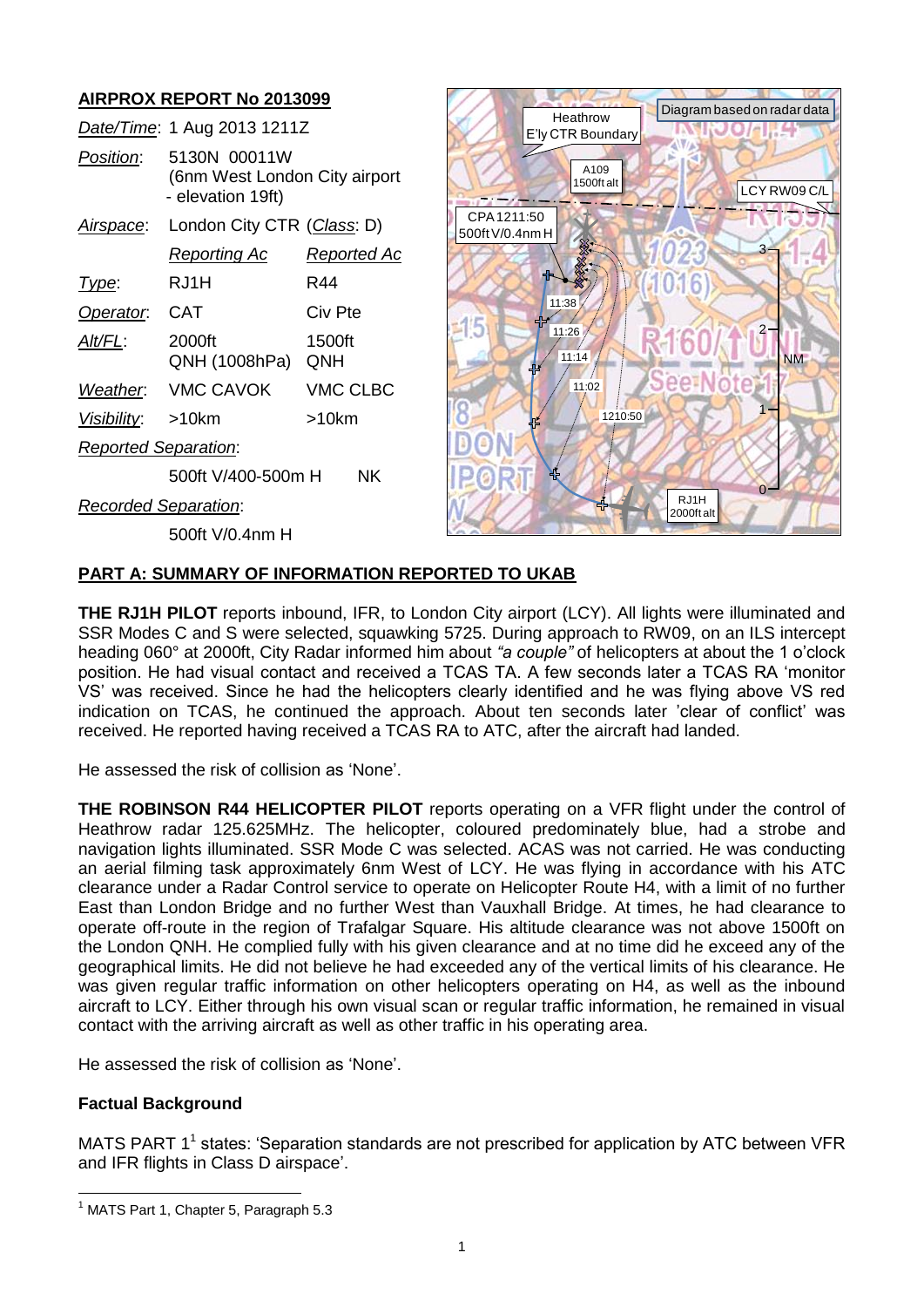MATS Part 1<sup>2</sup> states the ATC responsibilities for Class D airspace: '....Pass traffic information to IFR flights on VFR flights and give traffic avoidance if requested; Pass traffic information to VFR flights on IFR flights and other VFR flights'.

The London City weather was:

EGLC 011150Z 14010KT 100V180 CAVOK 30/18 Q1009= EGLC 011220Z 15010KT120V210 CAVOK 31/18 Q1008=

#### **Analysis and Investigation**

#### **CAA ATSI**

An Airprox was reported by a British Aerospace RJ100 (RJ1H) following receipt of a TCAS RA against a Robinson R44 II (R44) in Class D airspace, whilst being vectored for the ILS approach to RW09 at London City. CAA ATSI had access to written reports from both pilots, area radar recordings, RTF recordings of the TC SVFR frequency and recordings and transcripts of the City Radar frequency and the London City Tower frequency. No reports were received from either the TC City Radar or SVFR controllers.

The RJ1H was operating IFR inbound to London City, squawking 5725, and was in receipt of a Radar Control Service from City Radar on frequency 128.025MHz.

The R44 was operating VFR, squawking 7032, and was in receipt of a Radar Control Service from TC SVFR on frequency 125.625MHz.

At 1210:45, having instructed the RJ1H to turn right heading 015°, the City Radar controller passed traffic information to the RJ1H about helicopters operating under 6nm final with the highest one [the R44] at 1500ft, visual with the RJ1H (Figure 1). The RJ1H pilot replied he was looking.



Meanwhile, at 1210:56, the TC SVFR controller passed traffic information on the RJ1H to the R44 pilot, who replied that he was visual with the RJ1H.

At 1211:20 the City Radar controller updated the traffic information to the RJ1H, stating that the first helicopter was in its half past twelve at one and a half miles at 1500ft and would pass down the RJ1H's right hand side (Figure 2). The RJ1H pilot reported that he had the helicopter in sight and was subsequently vectored for the ILS to land at LCY.

 $\overline{a}$ 

<sup>&</sup>lt;sup>2</sup> MATS Part 1, Section 1, Chapter 2, Page 2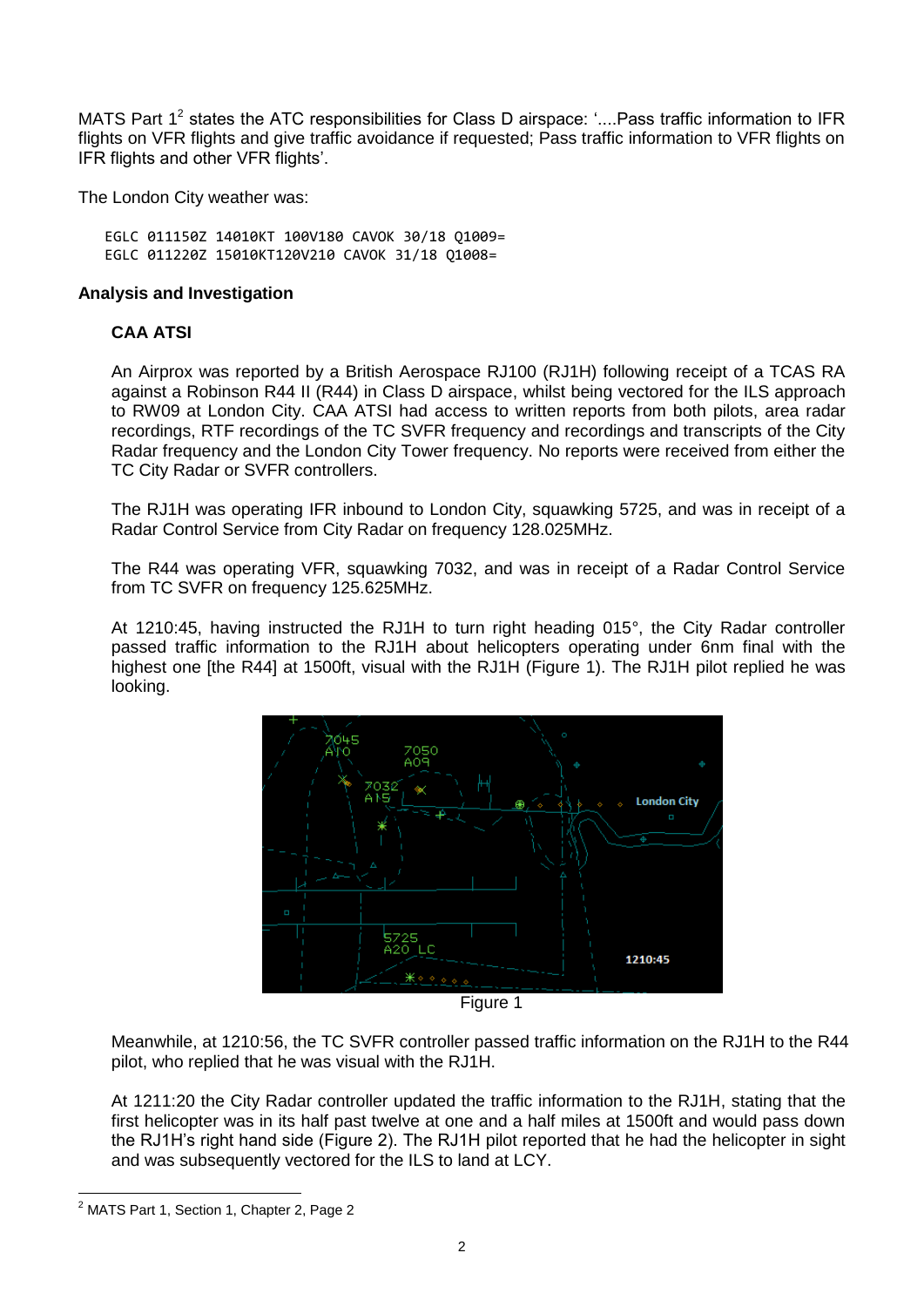

Figure 2

At 1216:00, after landing at LCY, the RJ1H pilot informed the LCY Tower controller that they had received a TCAS RA because of the helicopters, and they were required to report it in accordance with company policy.

## **Summary**

The Airprox occurred within Class D airspace of the London City CTR. The RJ1H was operating IFR and the R44 VFR. Both the City and SVFR radar controllers complied with ATC responsibilities for flights within Class D airspace; appropriate traffic information was issued to both flights. Both pilots obtained visual contact with the other aircraft. The closest point of approach was 0.4nm as the aircraft passed each other, vertically separated by 500ft. The RJ1H received a TCAS RA but neither pilot considered there was any risk of collision.

## **PART B: SUMMARY OF THE BOARD'S DISCUSSIONS**

Information available included reports from the pilots of both aircraft, area radar recordings, transcripts of the relevant RT frequencies and reports from the appropriate ATC and operating authorities.

Before considering the Airprox itself, Board members commented that a number of similar Airprox reports had been filed by pilots of the operator of this RJ1H. All bar one involved aircraft inbound to RW09 at LCY receiving TCAS RAs concerning VFR aircraft 500-600ft below them in, or close to, the LCY CTR. It transpired that the associated airline's company mandatory occurrence reporting form automatically links the reporting of TCAS RAs to the reporting of Airprox.

The Board then considered the actions of the pilots on this occasion. The R44 had been carrying out a filming task, VFR, under the control of TC SVFR. At the time of the Airprox it was complying with ATC instructions and was heading south, within the LCY CTR, to pass 6nm west of the airport at 1500ft. The Board noted that the R44 pilot had been informed about the RJ1H heading north at 2000ft, and reported visual contact. For his part, the RJ1H, inbound IFR to LCY, was routeing northbound on a reciprocal track to the R44 at 2000ft. ATC informed the RJ1H pilot about the R44, which had him in sight, and the RJ1H pilot visually observed the R44 before subsequently receiving a TCAS RA because of its presence. The Board noted that the RJ1H pilot did not alter his flight profile as a result of the TCAS alert because the associated RA instruction was simply to monitor vertical speed - level flight was within the required parameters. An airline pilot member confirmed that, as in other similar events, this was appropriate action to take in the circumstances.

Finally, with respect to ATC, the Board considered that the TC City/Thames Radar and SVFR controllers had both complied with their overall responsibilities and had passed appropriate traffic information to both flights which were conducted under normal procedures and separation standards